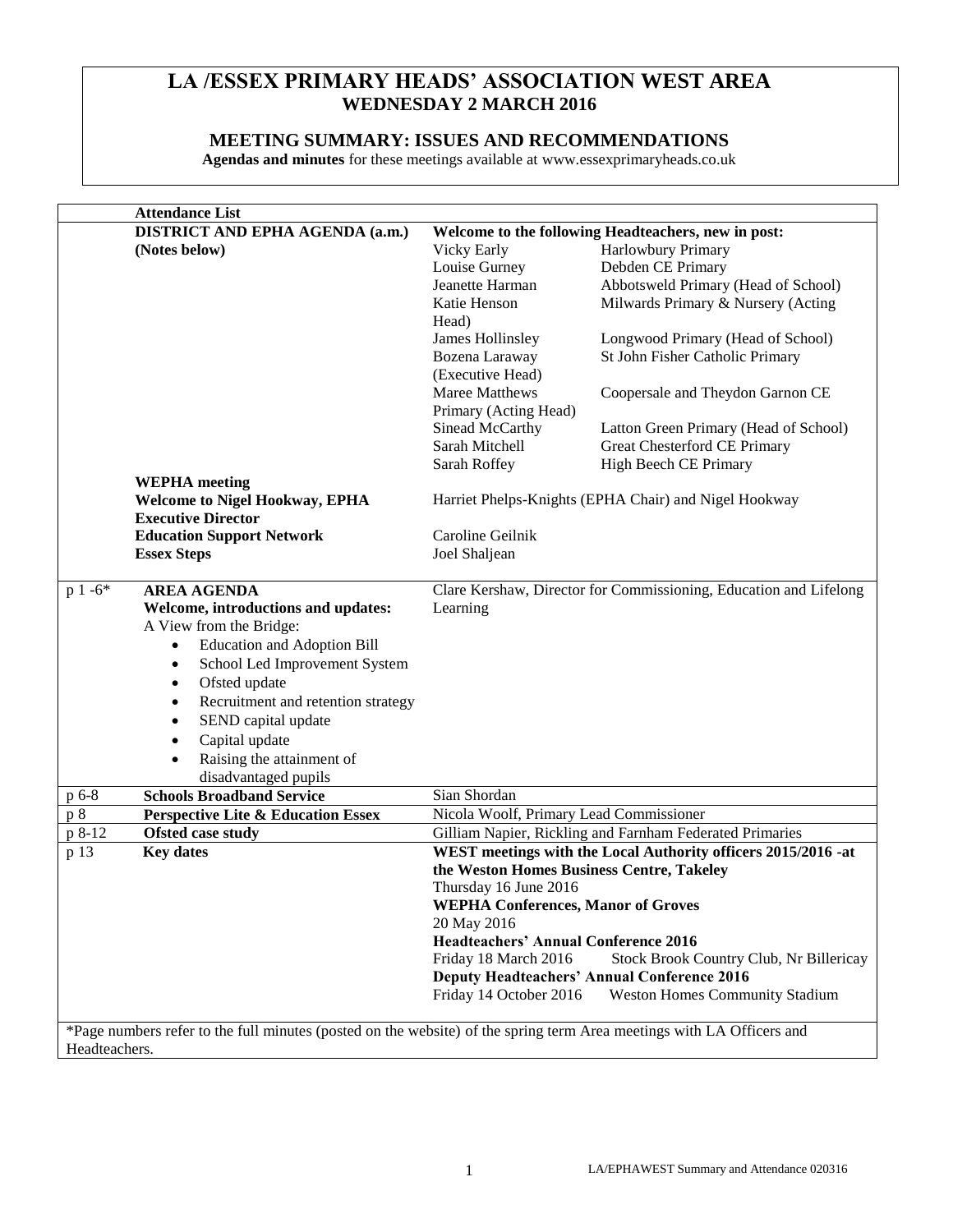# **LA /ESSEX PRIMARY HEADS' ASSOCIATION WEST AREA DISTRICT AND AREA MEETING WEDNESDAY 2 MARCH 2016 ATTENDANCE**

# **Attendance**

Lawrence Garside Elizabeth Gelston Clare Griffiths Stephen Hale Chigwell Infants<br>Bridge Hill Chipping Ongar Kath Holland Jerounds Primary Sharon Lester **Newport Primary Apologies** Harriet Phelps-Knights EPHA Chair

Joel Shaljean Essex Steps

#### **LA Officers**

Jacky Castle SEC (West) Cathie Bonich SEC (West) Pav Saunders SEC (West)

Gina Bailey St James' CE Primary David Burles Fawbert & Barnard Primary<br>
Karen Cavford St Mary's CE Primary Saffron Janet Matthews William Martin C Karen Cayford St Mary's CE Primary, Saffron Walden Rachel Callaghan Katherine Semar Juniors Lucy Mawson Stebbing Primary John Clements Hatfield Heath Primary Deidre Mooney Waltham Holy Cross Infants Gill Doyle Takeley Primary Christine Peden Pear Tree Mead Primary Vicky Early **Harlowbury Primary** Julie Puxley Katherine Semar Infants Jenni Elliott Roydon Primary Colin Raraty Rodings Primary Jonathan Furness Ivy Chimneys Primary Linda Reid Elsenham CE Primary Felsted Primary The Downs Primary & Nursery Dunmow St Mary's Primary Louise Gurney Debden CE Primary Revin Watts Great Dunmow Primary Stephen Hale Chigwell Infants Chipping Ongar Primary Alison Kerrell Great Bardfield Primary Sophie Laing Little Parndon Primary

Pam Langmead Professional Officer Katie George Thaxted Primary Nigel Hookway EPHA Executive Director Mary Dickinson Primary Schools Facilitator<br>Jen Shackleton Thaxted Primary Thaxted Primary Sue Aldred Great Bardfield Primary Jo Cooper RA Butler Infants Karen Scott RA Butler Juniors Amy Wareham Matching Green Primary Caroline Geilnik Education Support Network

Clare Kershaw Head of Commissioning Nicola Woolf Lead Strategic Commissioner West Sian Shordan Schools Broadband Team

David Rogers Marios Solomonides Karen Wallace

Isobel Barron Roseacres Primary Julie Lorkins St Andrew's CE Primary, N Weald

William Martin CE Infants and Juniors Helen Coop Birchanger CE Primary Gillian Napier Rickling and Farnham Primaries<br>
Gill Dovle Takelev Primary Christine Peden Pear Tree Mead Primary Bentfield Primary Freshwaters Primary Academy Moreton CE Primary

**In Attendance** Neil Woollcott The Leverton Juniors

Note: If your attendance or apologies have not been noted please contact the EPHA Professional Officer at [pam@langmead.me.uk](mailto:pam@langmead.me.uk) for amendment.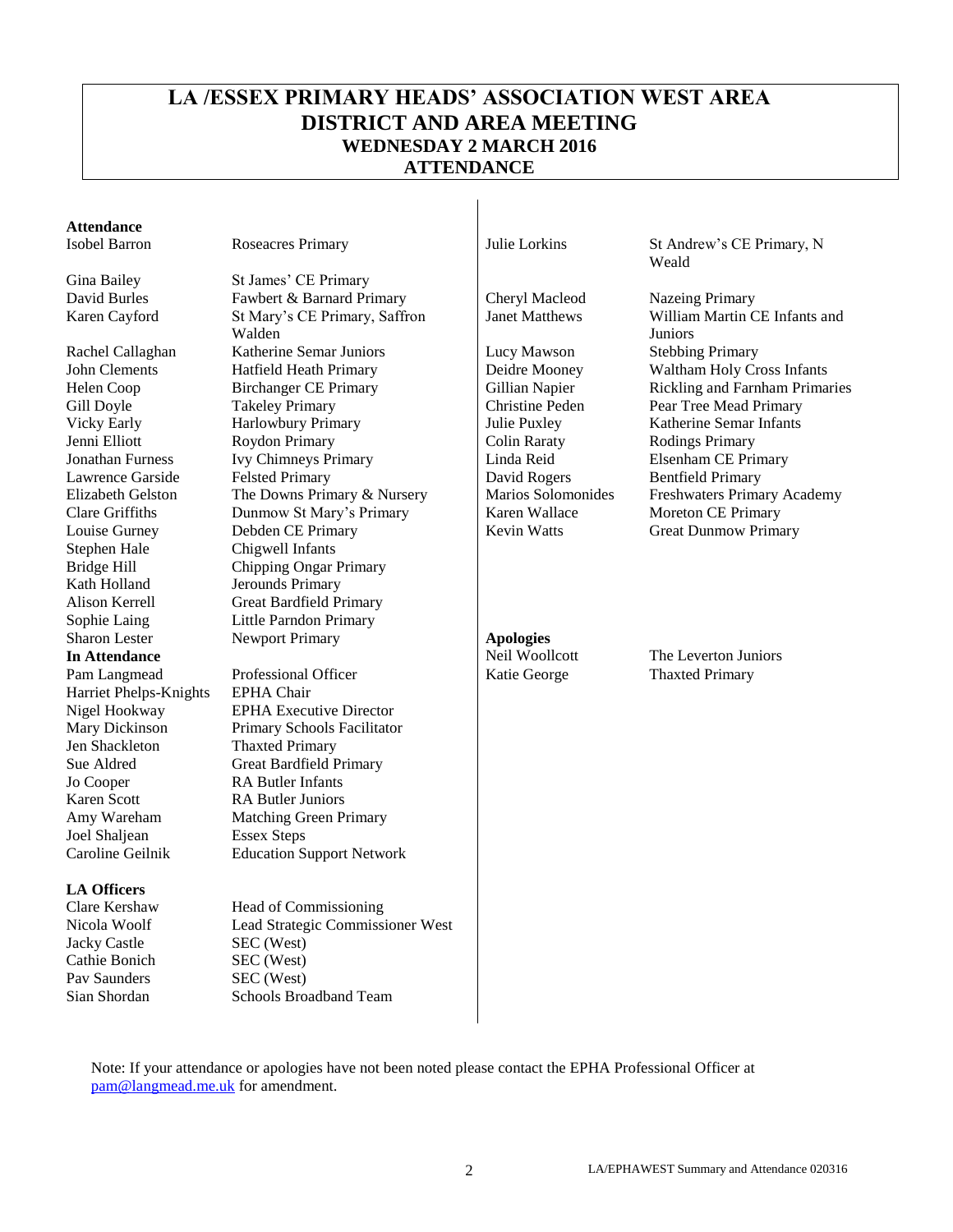## **WEST EPHA MEETING MINUTES 2 March 2016**

#### **1. WELCOME AND INTRODUCTIONS**

Pam Langmead, the EPHA Professional Officer opened the meeting with the sad news that Christine Thurgood, former headteacher at Pear Tree Mead Primary in Harlow, had passed away during the spring half term. Pam noted that a book of condolence is being created by the staff at Pear Tree Mead anyone who knew Christine and wished to contribute should contact Christine Peden, the current headteacher.

#### **Welcome to the following Headteachers, new in post in West schools:**

| Vicky Early      | <b>Harlowbury Primary</b>                              |
|------------------|--------------------------------------------------------|
| Louise Gurney    | Debden CE Primary                                      |
| Jeanette Harman  | Abbotsweld Primary (Head of School)                    |
| Katie Henson     | Milwards Primary & Nursery (Acting Head)               |
| James Hollinsley | Longwood Primary (Head of School)                      |
| Bozena Laraway   | St John Fisher Catholic Primary (Executive Head)       |
| Maree Matthews   | Coopersale and Theydon Garnon CE Primary (Acting Head) |
| Sinead McCarthy  | Latton Green Primary (Head of School)                  |
| Sarah Mitchell   | Great Chesterford CE Primary                           |
| Sarah Roffey     | <b>High Beech CE Primary</b>                           |

#### **2. WEPHA UPDATE**

- **i)** The EPHA Professional Officer noted that Julie Lorkins, the West EPHA Chair, and Isobel Barron, the West EPHA Vice-Chair, wish to swap roles due to their individual workloads at the present time. Isobel Barron has been the Chair in the past and is willing to take on this responsibility again. This was **AGREED** by the West headteachers present, and Julie and Isobel were both thanked for their contribution and commitment to WEPHA and to the EPHA Executive.
- **ii)** Harriet Phelps-Knights, the Chair of EPHA, introduced Nigel Hookway, who has been appointed as the new Executive Director for the association. Nigel is currently heading a school in Colchester, his second headship appointment, but retires from that post at the end of the school year. He has started to represent primary headteachers and has attended a number of meetings, but is looking forward to representing EPHA at a national level as well as at a local level.

Nigel talked about his family, including his wife Annie, who is a headteacher in Suffolk, and also an Ofsted Inspector.

He shared what he regarded as the key challenges this year for schools:

- Recruitment and retention of headteachers and teachers
- The implications of the Education and Adoption Bill
- Behaviour management challenges
- Financial pressures on schools
- SEN issues including the demands of converting to EHC Plans
- Assessment challenges this summer
- Ofsted what is going on?
- Headteacher well being

Nigel is currently representing EPHA on the:

- Recruitment and retention strategy group;
- Virtual Schools Governing Body
- Eastern region meetings with the Regional Schools Commissioner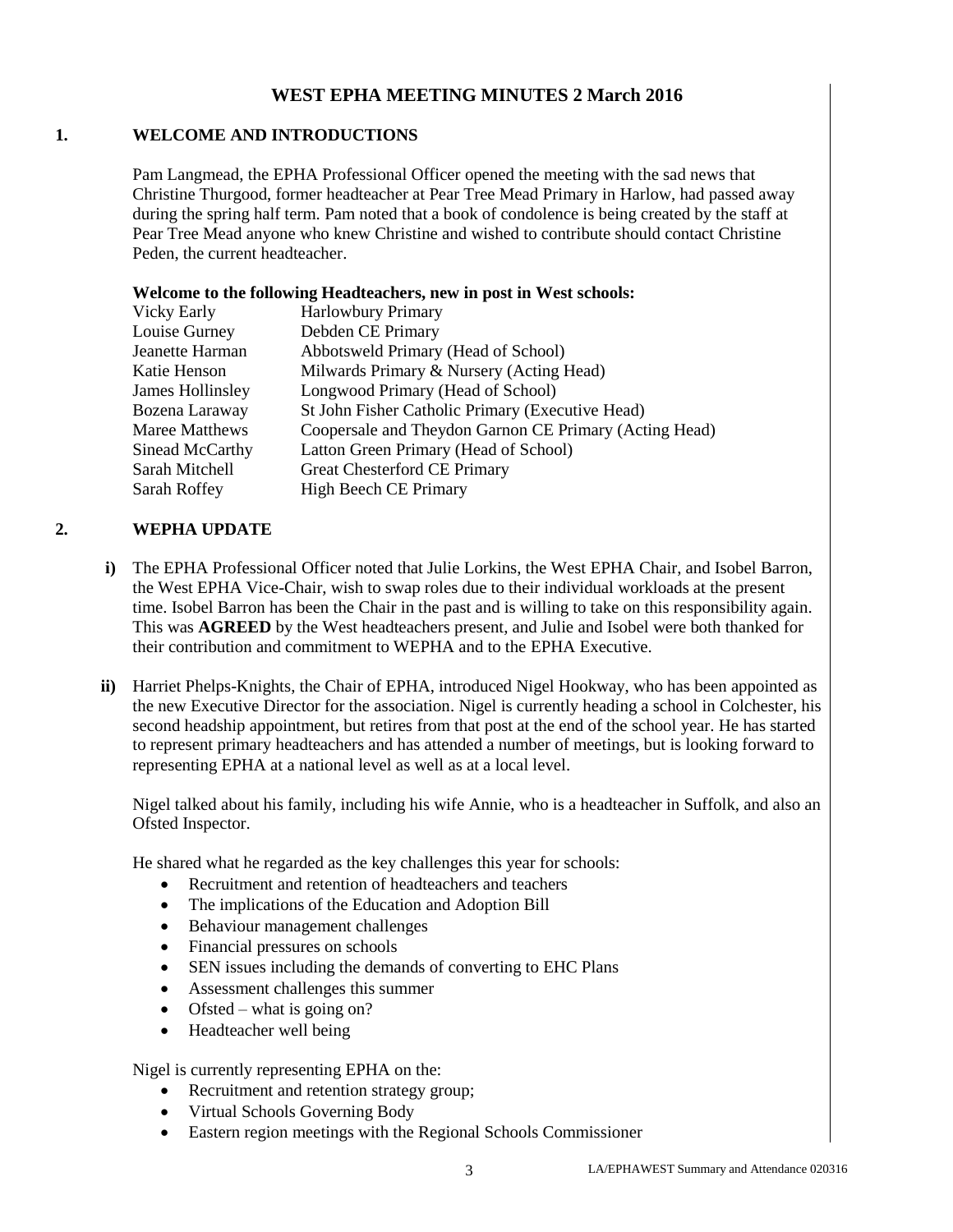Visits to each area headteacher meeting

His intention is to support EPHA's work by attending national, regional and local meetings and to collaborate with ASHE and ESSET, lobbying on behalf of primary headteachers and influencing policy at national, as well as local, level. Nigel can be contacted at [nigelhookway@hotmail.com](mailto:nigelhookway@hotmail.com)

**iii) The Spring term EPHA newsletter**, including dates for the 2015/16 school year, was circulated to headteachers at the meeting - this can also be found on the Newsletter page of the EPHA website [www.essexprimaryheads.co.uk](http://www.essexprimaryheads.co.uk/)

### **3. EDUCATION SUPPORT PARTNERSHIP Presented by Caroline Geilnik**

Caroline explained that the Education Support Partnership is unique in that it is a not-for-profit organisation which started as the Teachers' Benevolent Fund in 1877. All profits generated through the sale of their programmes help fund the charitable work. The organisation has worked with more than 300,000 in more than 4,000 schools, local authorities, universities and charities across the UK. Research indicates that there is a recruitment, retention and well-being problem in education – in 2015 a YouGov poll suggested that a third (34% to be precise) of the education workforce are expected to leave by 2020.

With a rising school population 190,176 extra teachers will be needed in England by 2020 unless more current teachers can be persuaded to stay. Whilst some will be retiring, many others are set to leave for negative reasons at a time when pupil numbers are increasing and recruiters are struggling to find trainees. To give a feel for the scale of this challenge, unless more staff can be supported to stay, the UK will need to recruit 200 teachers every single day just to keep staffing levels the same.

In 2013-14, 55% of teachers in England had one period off for sickness absence.

The benefits of looking after your staff are obvious:

- Improved pupil outcomes
- Increase in management capacity
- Reduced absence and associated costs
- Increased productivity
- Improved staff performance
- Improved staff retention
- Improved morale across the organisation
- Helps meet your legal duty of care as an employer

The services offered by the Education Support Partnership include:

#### **Individual counselling and support**

This includes 24/7 support and counselling through the Employee Assistance Programme, face to face counselling and legal and financial support.

#### **Creating a Positive Workplace**

The purpose of the Positive Workforce Programme is to help organisations to work collaboratively with staff to create a positive working environment by securing the wellbeing and effectiveness of their workforce. The programme begins with a confidential online Positive Workplace survey, followed by flexible support from a consultant over a two-year period.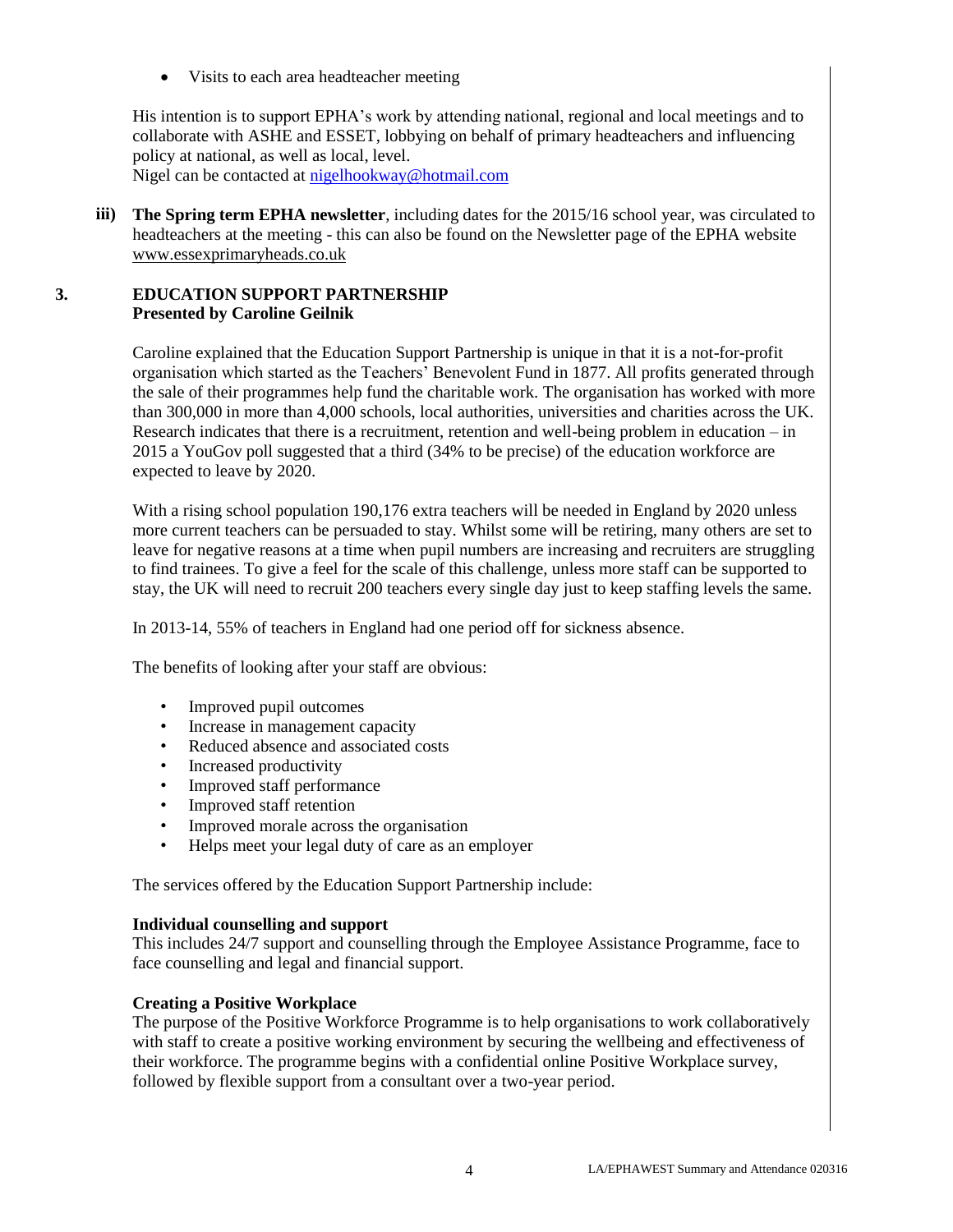#### **Coaching and support for leaders**

Headspace is already running in Essex and offers a confidential, personal and professional development programme specifically designed for groups of headteachers. Headspace runs over a period of between six and twelve months and is customised to meet the needs of the headteachers in the group. The programme consists of a whole day introductory session followed by five half-day sessions facilitated by a consultant.

The next Headspace programme running in Essex will be held at the County Hotel, 29 Rainsford Road, Chelmsford, CM1 2PZ

| 21 April 2016     | 09.00-15.00 hours |
|-------------------|-------------------|
| 1 July 2016       | 09.00-13.30 hours |
| 22 September 2016 | 09.00-13.30 hours |
| 25 November 2016  | 09.00-13.30 hours |
| 17 January 2017   | 09.00-13.30 hours |
| 9 March 2017      | 09.00-13.30 hours |

YourSpace is a similar programme for deputy heads and school leaders. It is a simple and effective support and development programme based on a four session model of 3 hours per session.

#### **Learning and development**

The comprehensive range of Smart Training and Development Workshops will help organisations achieve high levels of staff engagement; they focus on SMART communication, work, change, resilience leadership, relationships, survival, transition and/or coaching and can be tailored to the needs of the school.

#### **Health and wellness**

An occupational health service is available, as well as health assessments, health checks and so on.

Charitable services – funded by the paid-for programmes, include

- Grants
- Campaigning work
- Recruitment and retention
- #Not quitting teaching
- An Education Manifesto
- Telephone support 08000 562 561

For further information about the Education Support Network go to <https://educationsupportpartnership.org.uk/>

For further information about Headspace of any of the Education Support Services, contact caroline Gielnik, the Regional Development Consultant for Essex by email: [caroline.gielnik@edsupport.org.uk](mailto:caroline.gielnik@edsupport.org.uk) or mobile 07814 515 980

# **4. ESSEX STEPS A presentation by Joel Shaljean**

Joel is a Deputy Headteacher, based at Market Field special school in the North of Essex, who works for two days each week delivering Essex Steps, the LAs preferred behaviour management and physical intervention strategy.

Essex Steps comprises of two stages:

**Step On** – focusing understanding behaviour, de-escalation and everyday physical intervention strategies.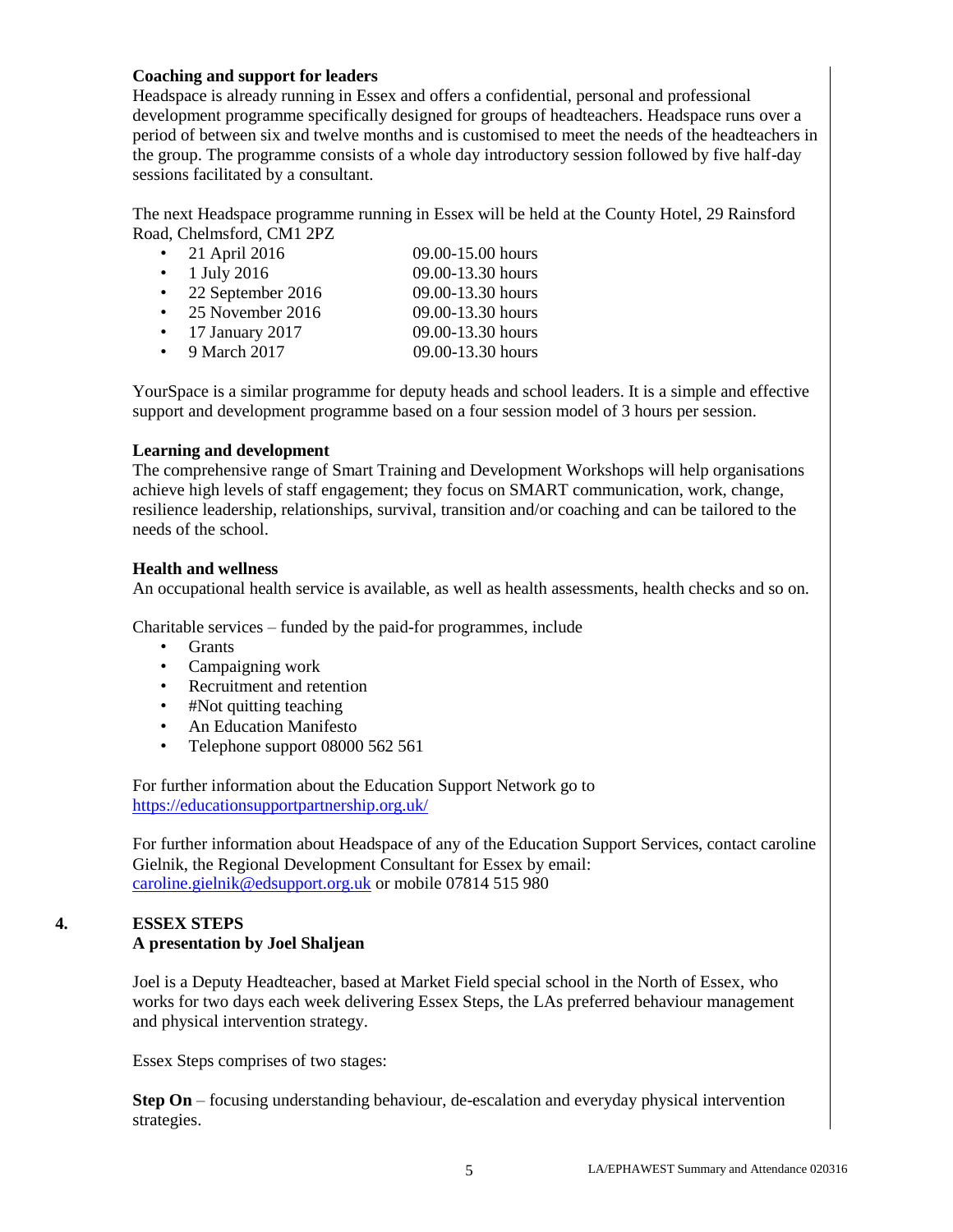**Step Up** – restraint training. Schools are asked to undertake a risk assessment to decide whether or not they need to use restraint and so need further training.

The training is delivered as core courses in a number of venues across the county, as specific inschool training (twilights or INSET) or as cluster training for schools.

The cost of training is currently £800 for 24 people plus £33 per head for additional delegates. For further information about training contact Joel Shaljean at [joel.shaljean@esset.org.uk](mailto:joel.shaljean@esset.org.uk) or on 07872 865656

Joel delivered a shortened version of the training programme, explaining that the course structure focuses on:

- Before a crisis de-escalation
- During a crisis management of risk or harm
- After a crisis reflect, repair and restore

He reflected on the increasing number of "red" children in our schools – those who we struggle to include using conventional behaviour management policies. Joel reminded headteachers that:

- Pupils with SEN with statements are around eight times more likely to be permanently excluded than those pupils with no SEN.
- Children eligible for free school meals are around four time more likely to be permanently excluded.
- 78% of exclusions are boys. Permanent exclusion rates for boys are approximately four times higher than that for girls.
- Over half of all exclusions are in Years 9 and 10, but an increasing number of younger children are being permanently excluded, including pupils in Reception.

Joel talked about conscious and sub-conscious behaviours and appropriate responses. He mentioned the current DfE guidance, Behaviour and Discipline in Schools, which focuses particularly on controlling behaviour. He talked about the different approaches to the behaviour management and whether they escalate or de-escalate poor and out of control behaviour.

The programme focuses on therapeutic understanding and intervention and Joel shared a number of strategies including Roots and Fruits, which considers the behaviours of individual pupils. He shared risk assessment forms, which can be used to evidence whether the use of physical restraint is necessary and unavoidable.

Joel also shared a number of physical restraints to use to restrain and move pupils.

#### **5. ANY OTHER BUSINESS**

# **WEST meetings with the Local Authority 2015/2016 -at the Weston Homes Business Centre, Takeley**

Thursday 16 June 2016 **WEST meetings with the Local Authority 2016/2017 -at the Weston Homes Business Centre, Takeley**  Wednesday 16 November 2016 Wednesday 1 March 2017 Wednesday 21 June 2017